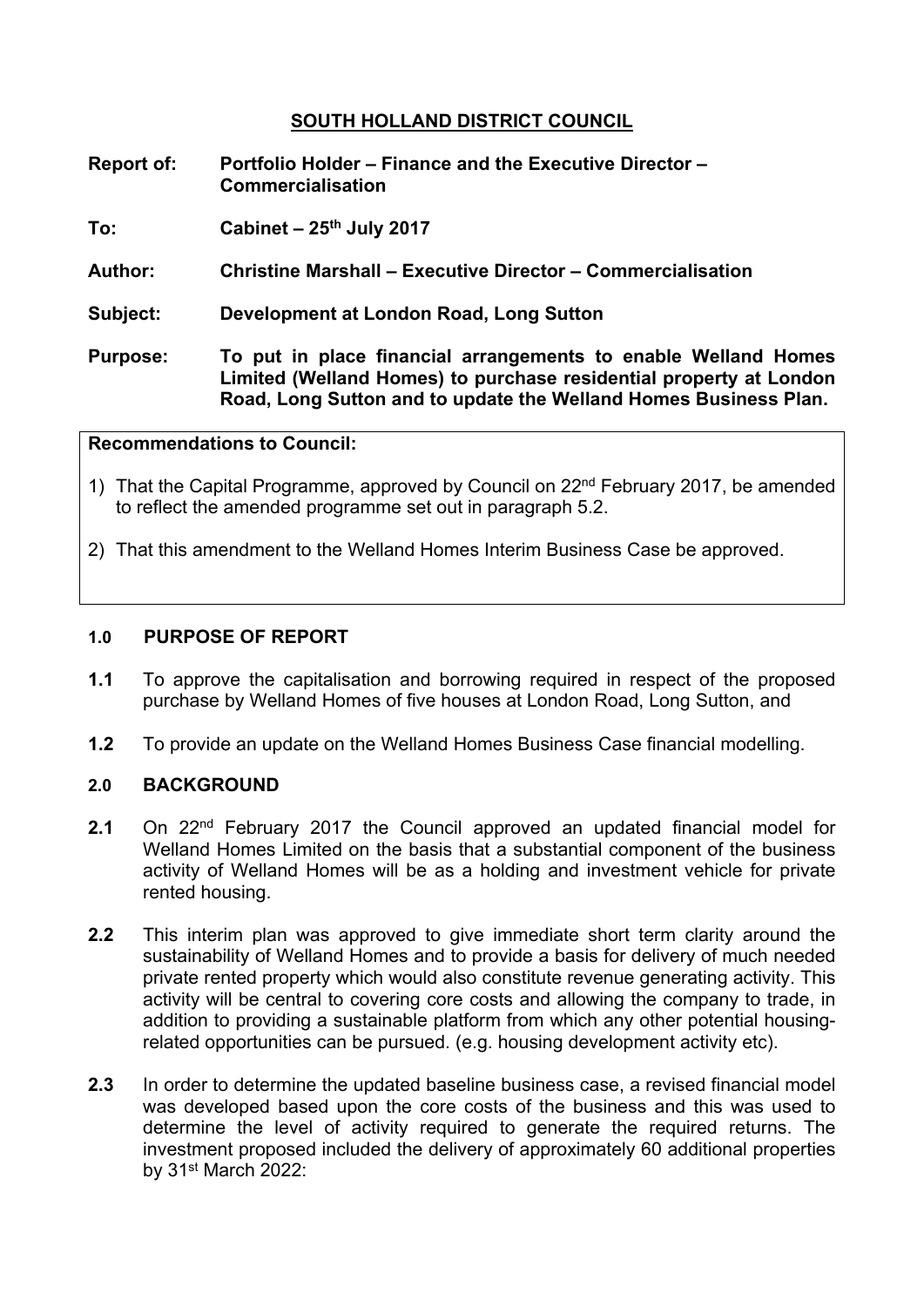- Completion of Green Lane (15 units) in March 2017,
- Completion of Long Sutton (5 Units) by March 2018, and
- 4 additional schemes of 10 units each, with 1 completed each year up to 2021/22.
- **2.4** The financial modelling is based on a number of prudent assumptions designed to ensure a sustainable business and has been externally validated by KPMG to ensure compliance with State Aid, Corporation Tax and VAT Regulations. The financial model has been continually reviewed as schemes are completed and units let. This has led to a number of changes which will impact on the level of investment required and the return available and these changes now need to be reflected in the updated business plan to be agreed by the Council. These changes are set out in more detail in paragraph 5.1.
- **2.5** The initial development of 15 houses at Green Lane was completed in April 2017, the properties are all let and the Company is achieving it's current business plan targets. Approval is now required to proceed with the next buy to rent scheme, the acquisition of five properties at London Road, Long Sutton.

# **3.0 London Road, Long Sutton**

- **3.1** The potential for Welland Homes to secure an investment opportunity at London Road, Long Sutton, was first presented to the Welland Homes Board in May 2016 and was included within the Welland Homes Business Plan approved by Council in February 2017.
- **3.2** The original timetable for the development anticipated the completion of the properties by March 2018 and, in March 2017 the developer submitted a full planning application for five dwellings on the site. This planning application was refused by the planning committee citing a number of issues with the proposal, including the treatment of one of the site's boundaries, the management of refuse, and the orientation of a proposed terrace block.
- **3.3** In response to this, the developer has sought to redraw the scheme in a way which seeks to address the matters raised by Planning Committee. However, the developer has stipulated that prior to resubmitting the scheme for consideration by the Local Planning Authority, the developer wishes to have secured a 'subject to planning' contract with Welland Homes concerning the purchase of the completed units. The developer has stipulated that he is seeking a contract to be in place by the end of August 2017, therefore enabling the developer to resubmit a planning application in September 2017. In return, the developer will commit to the practical completion of the dwellings within 12 months of obtaining planning consent.
- **3.4** At it's meeting on 18<sup>th</sup> July 2017 the Welland Homes Board considered a report on the proposed development and resolved: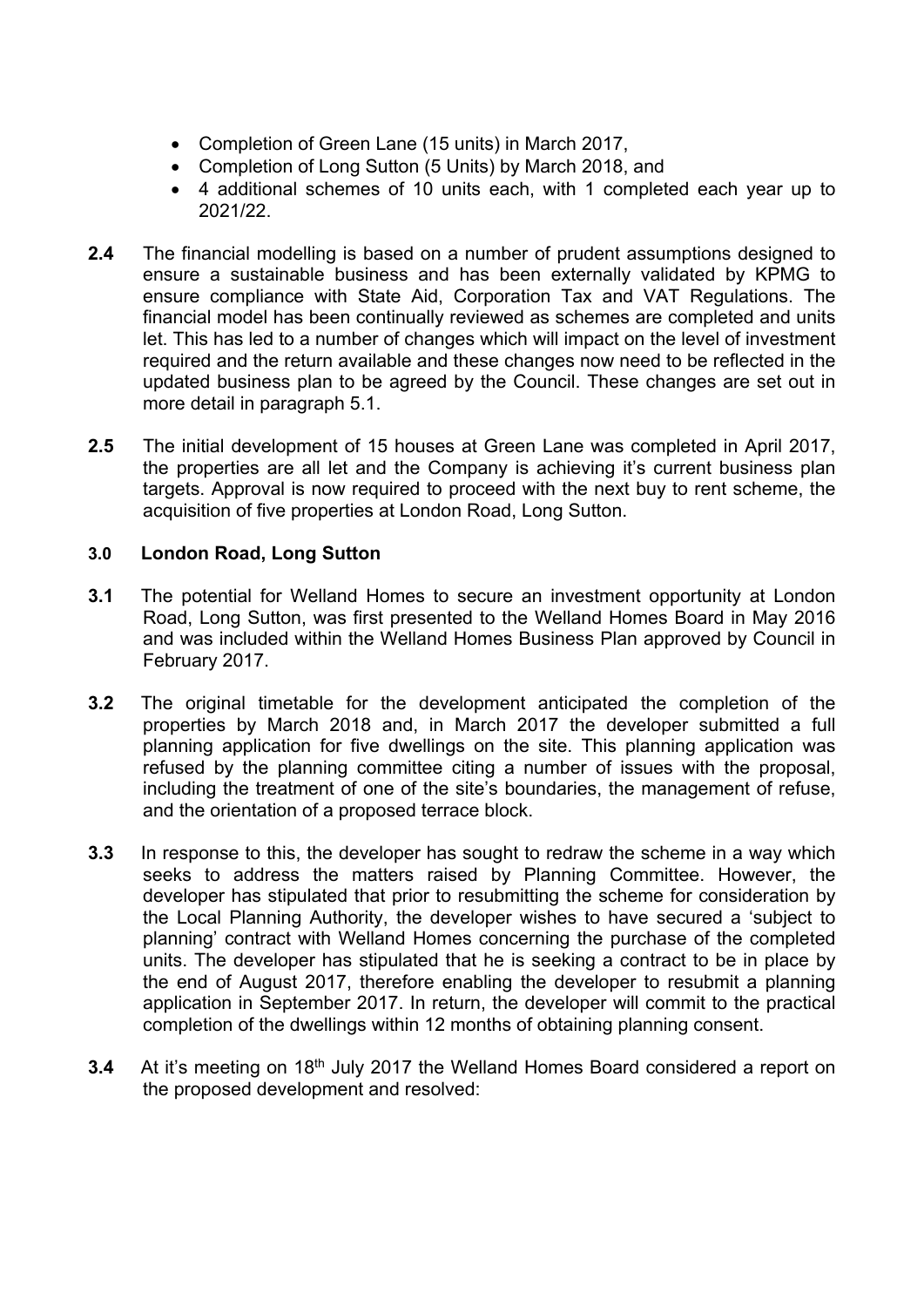- That, subject to due diligence, Welland Homes Ltd proceed with the proposed acquisition of five dwellings at London Road, Long Sutton, and
- That officers approach South Holland District Council in order to seek the necessary finance.
- **3.5** In order to enable Welland Homes to enter into contract, the company now needs to secure agreement from the Council that it is prepared to finance the company's purchase of the dwellings.
- **3.6** The financial modelling completed on the proposed development is attached at Confidential Appendix 1 together with a summary of the scheme evaluation risks and opportunities considered by the Welland Homes Board.
- **3.7** Part of the land required to facilitate the development of the five properties is owned by the Council. A previous decision was made by the Portfolio Holder for Housing on 15th August 2016 to sell to the developer the land required to enable the development. The sale is yet to complete, but it is proposed that the sale will complete in tandem with Welland Homes entering into contract on the purchase of the dwellings. The value that the council will achieve from the sale of the land to the developer has been determined by the District Valuer to reflect best value. This arrangement has been reviewed by specialist solicitors in public sector procurement legislation at Eversheds, who has confirmed that the arrangement is compliant with state aid and procurement rules.

## **4.0 Updated Welland Homes Business Plan**

**4.1** The projected impact on Welland Homes is set out in Confidential Appendix 2.

## **5.0 Council Impact**

- **5.1** Confidential Appendix 3 sets out the impact on the Council based on current assumptions if the updated Welland Homes Business Plan is approved.
- **5.2** Key changes since the interim plan was approved in February 2017 summarised below:
	- A number of assumptions have been updated in respect of revised prices and revenue returns following the completion of the Green Lane Scheme. In particular the assumed purchase price of future buy to rent schemes has increased. As a result the capital requirement for the overall Welland Homes Programme has risen by £402k.
	- Rental returns at Green Lane are above those forecast and if similar assumptions are made for future schemes, the revenue return to the Council through Company Dividends, interest payments and recharges for staff time increases by £31k per annum. It should be noted that at this stage rental projections are based on an assumed 1% per annum increase, and
	- The rephasing of the London Road, Long Sutton Scheme.
- **5.3** The total investment required to deliver six schemes (60 properties) is now estimated at £8.733m over the period 2016-17 to 2021-22 as follows: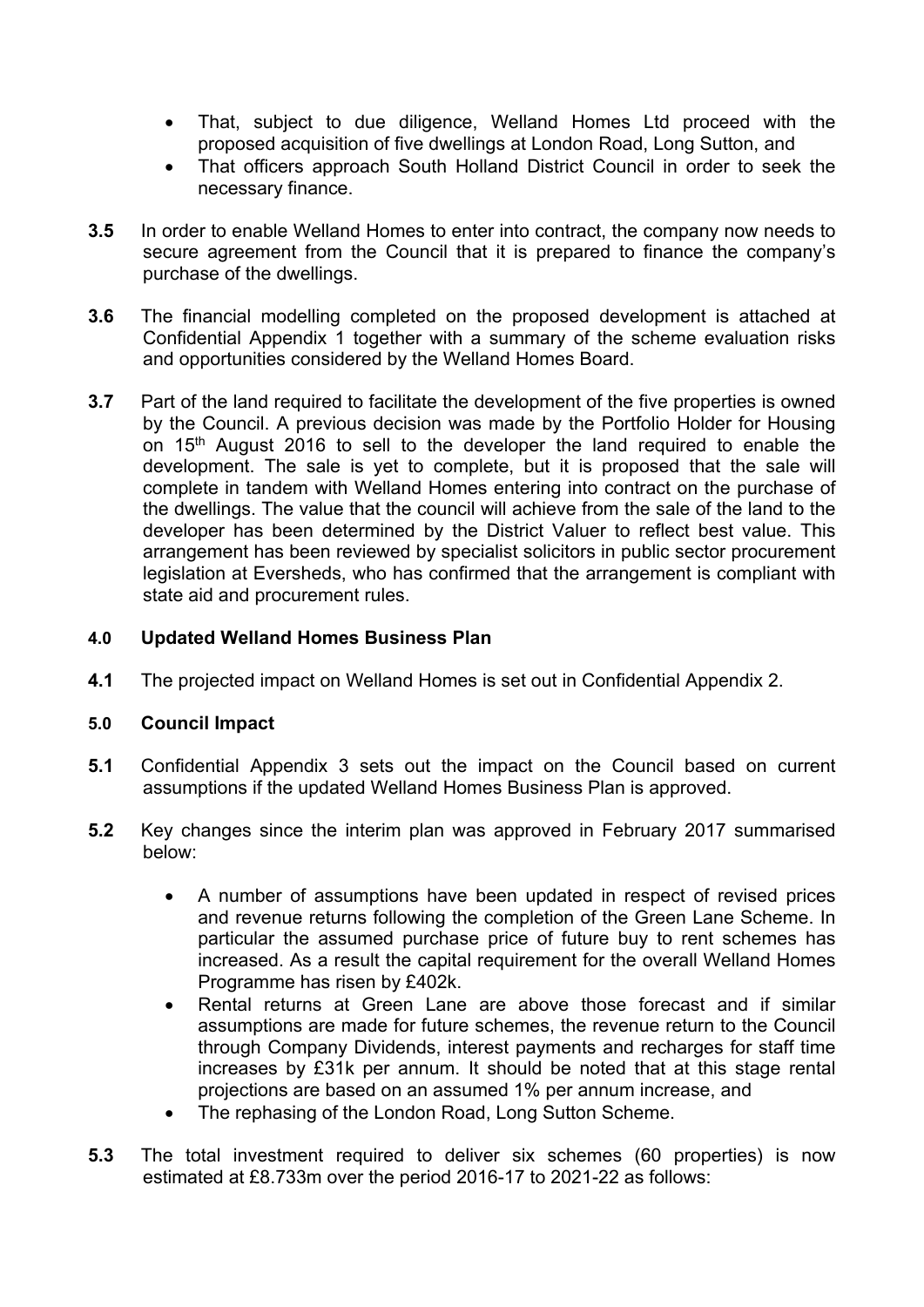|                                    | <b>Commercial</b> | <b>Equity</b>     |              |
|------------------------------------|-------------------|-------------------|--------------|
|                                    | Loan              | <b>Investment</b> | <b>Total</b> |
|                                    | £000              | £000              | £000         |
|                                    |                   |                   |              |
| 2016-17 (includes cashflow equity) | 409               | 877               | 1,286        |
| 2017-18                            | 963               | 17                | 980          |
| 2018-19                            | 1,361             | 732               | 2,093        |
| 2019-20                            | 938               | 505               | 1,443        |
| 2020-21                            | 948               | 510               | 1,458        |
| 2021-22                            | 957               | 516               | 1,473        |
|                                    | 5,576             | 3,157             | 8,733        |
|                                    | 5,324             |                   |              |
| February 2017 Business Plan        |                   | 3,007             | 8,331        |
| Change                             | 252               | 150               | 402          |

- **5.4** The current modelling assumes that the Council's Investment in Welland Homes will be funded through internal borrowing. While the base rate is so low this will mean that the Council can achieve a higher rate of interest from Welland Homes than by investing elsewhere. However, as this is a long term investment there is a risk that if the base rate increases the opportunity cost of this internal borrowing could increase.
- **5.5** To mitigate this risk the Council could choose to fund this investment through a long term PWLB loan. This would reduce annual savings to the Council through interest receipts but the major benefit, dividend on Company profits, would be unaffected. This would also free up internal borrowing resources for more short term investment opportunities.
- **5.6** In line with the delegated authority, granted by Council on 25<sup>th</sup> March 2015 and reaffirmed on 22nd February 2017, the Executive Director - Commercialisation (the S151 Officer) will approve the final mix of use of reserves and borrowing in line with the business plan and Council Treasury Management Strategy.
- **5.7** Forecast revenue savings of over £0.358m per year will be achieved by 2022-23 as a result of this investment. The Council will also receive indirect contributions through New Homes Bonus and as a result of an increased Council Tax Base.

## **6.0 OPTIONS**

## **6.1 Do Nothing**

This would mean that the London Road Scheme would now not proceed which would limit the delivery of housing from Welland Homes under the existing business plan and leave the Company unable to deliver forecast returns.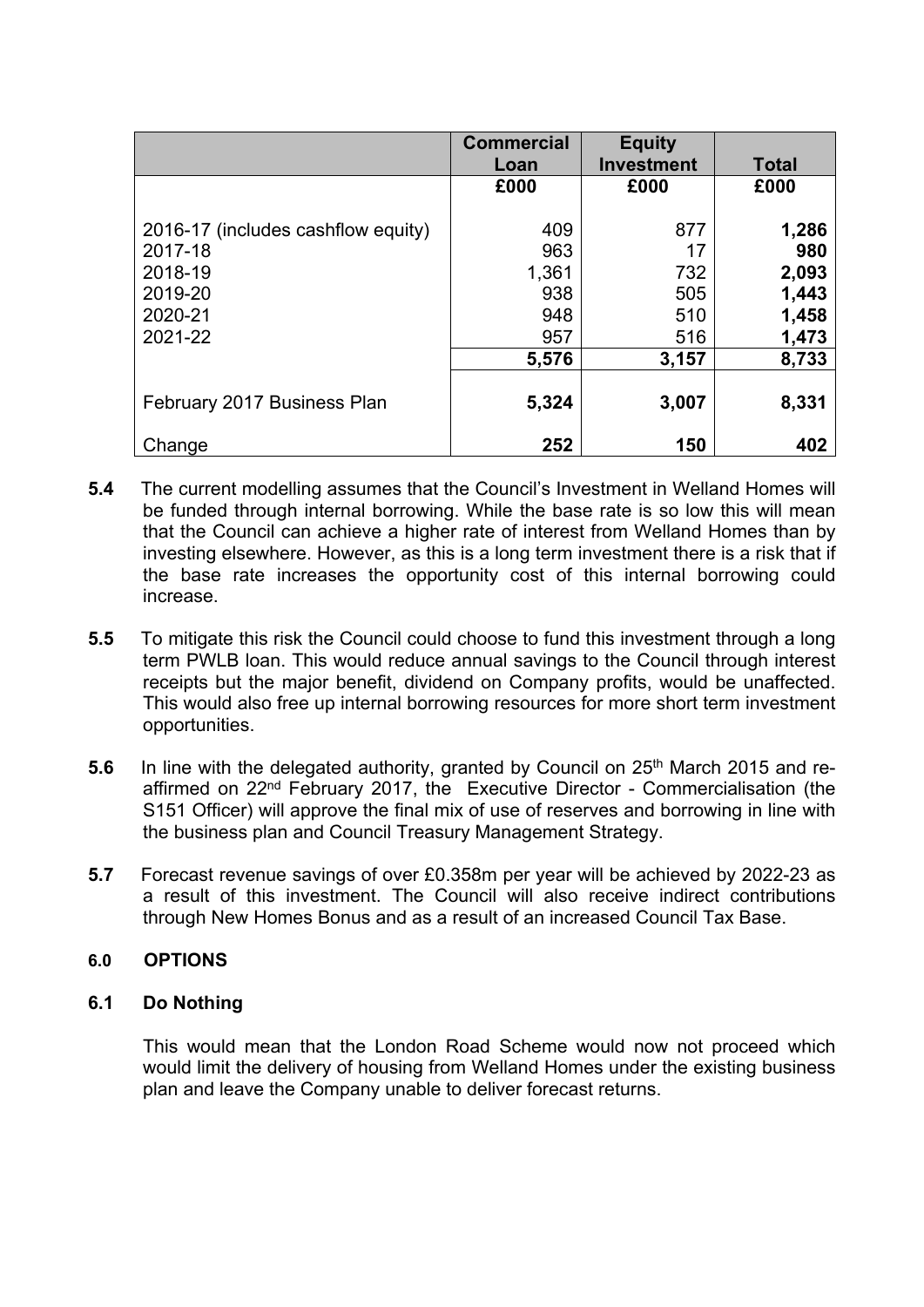# **6.2 Agree that London Road should proceed**

This has the advantage of securing the delivery of a key element of the Welland Homes Business Plan.

## **7.0 REASONS FOR RECOMMENDATION(S)**

**7.1** Completion of the London Road Scheme is a key element of the Welland Homes Business Plan.

### **8.0 EXPECTED BENEFITS**

**8.1** This update to the amended business case will support the delivery of 60 private rented properties by 2021/22 and support the delivery of savings targets set out in the Councils Medium Term Financial Plan.

#### **9.0 IMPLICATIONS**

### **9.1 Constitution & Legal**

- **9.1.1** Whilst operational matters in respect of the company are executive functions, the changes proposed to the business plan result in a need to change the budget. As a result, the final decision is reserved to Council.
- **9.1.2** The key legal issues have been considered at each stage of the project, and have been reported to the Cabinet and Council previously. Bespoke advice has been taken on the state aid/procurement issues relating to the London road, Long Sutton proposals.
- **9.1.3** The proposed interim business plan is consistent with the agreed objectives of the development company.

### **9.2 Contracts**

- **9.2.1** There are a number of contractual arrangements between the Council and the Company – examples being in terms of services delivered to the Company by the Council, to the Council by the Company and in terms of the loan agreement(s).
- **9.2.2** Furthermore, Welland Homes has confirmed that any arrangement between the company and the developer would be subject to the developer acheving planning consent, thus mitigating any financial risk to the company (and in turn, the council).

#### **9.3 Corporate Priorities**

**9.3.1** This update to the interim business plan meets the council's medium term financial plan and commitment to housing and growth in the district.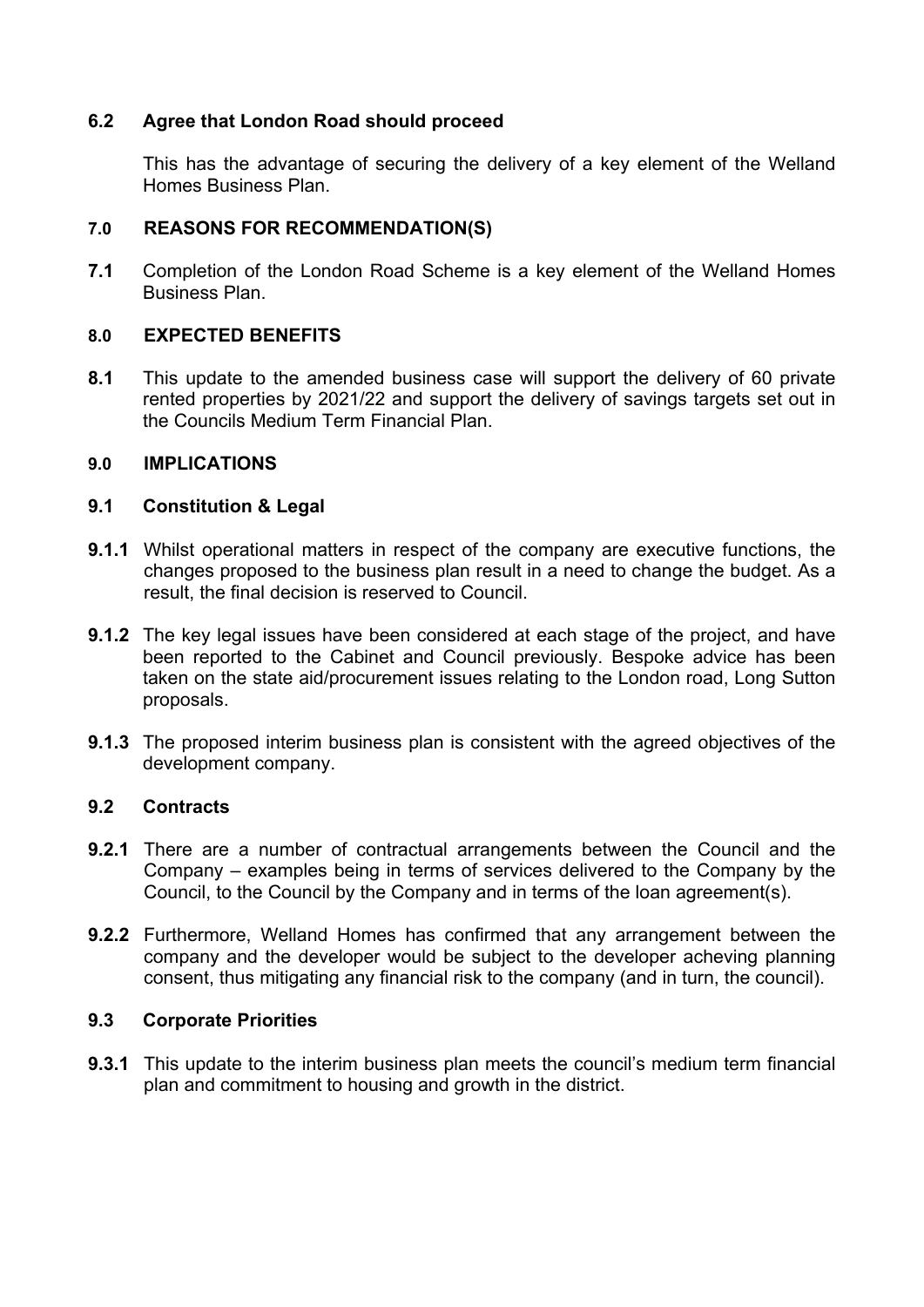# **9.4 Financial**

**9.4.1** This is a financial report with detailed financial implications set out in the body of the report.

## **9.5 Reputational**

**9.5.1** Successful delivery of properties through Welland Homes Limited is very important to the Council not only in terms of its corporate objectives, but also reputationally.

## **9.6 Risk Management**

- **9.6.1** The approach set out in the interim business plan will be underpinned by strong risk management. The interim business plan provides reduced risk to the council that the original business plan by giving greater certainty and increased contributions to the council.
- **9.6.2** It should be noted that the value of the residential assets held may go up or down in line with market forces.

# **9.7 Stakeholders / Consultation / Timescales**

**9.7.1** All housing development will be subject to the appropriate consultation processes

# **10.0 WARDS/COMMUNITIES AFFECTED**

**10.1** All as the Growth agenda is extended

## **11.0 ACRONYMS**

PWLB – Public Works Loan Board GF – General Fund NHB – New Homes Bonus

## **Background papers:-**

Interim Business Case approved by Council – 22nd February 2017

## **Lead Contact Officer**

| Name and Post:          | Mark Astbury - Interim Project Consultant |
|-------------------------|-------------------------------------------|
| Telephone Number:       | 01775 764684                              |
| Email:                  | mastbury@sholland.gov.uk                  |
| <b>Key Decision:</b>    | No.                                       |
| <b>Exempt Decision:</b> | No.                                       |

## **This report refers to a Mandatory Service and Discretionary Service**